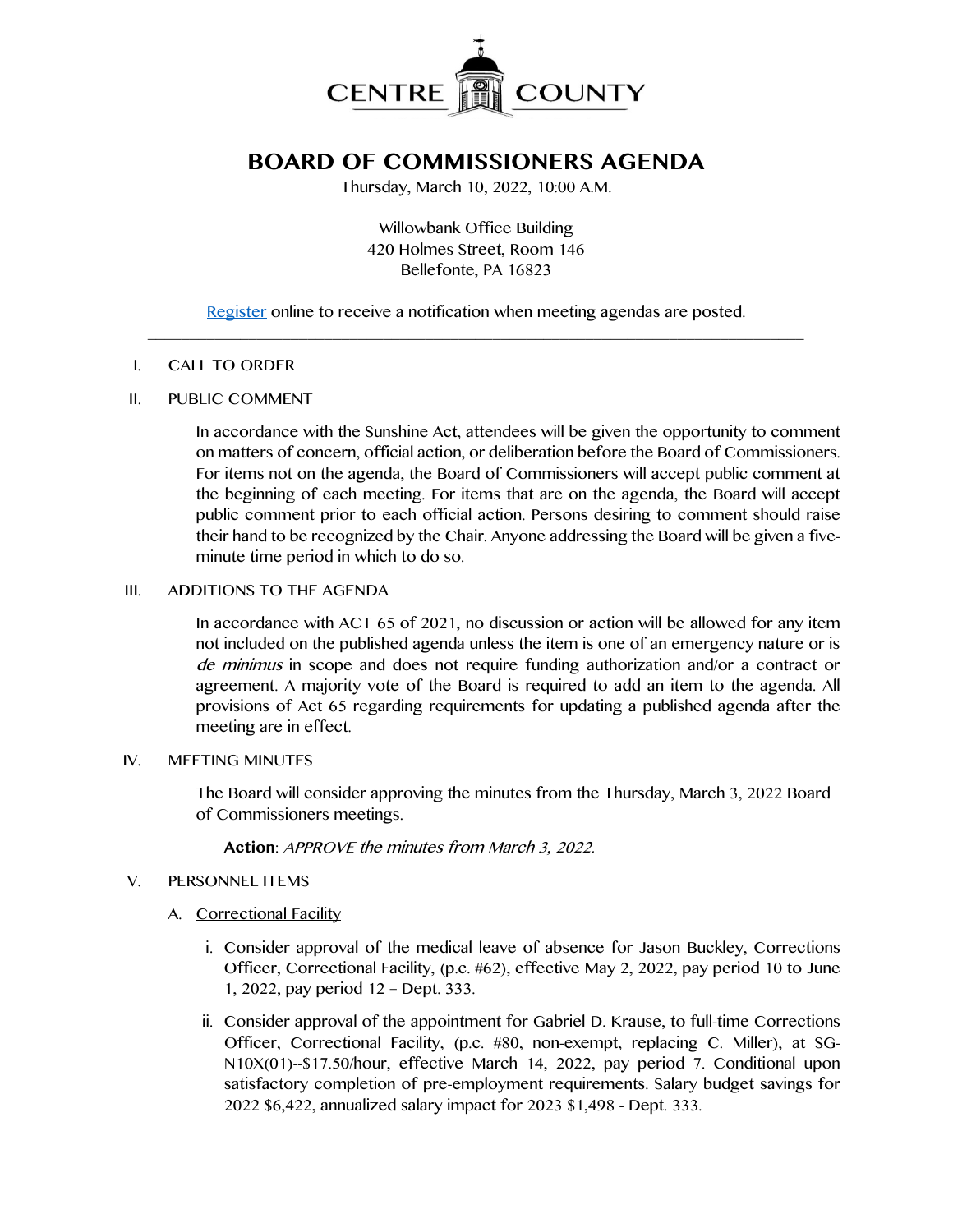## **BOARD OF COMMISSIONERS AGENDA THURSDAY, MARCH 10, 2022 PAGE 2**

- iii. Consider approval of the appointment for Georgia D. Port, full-time Kitchen Supervisor, Correctional Facility, (p.c. #81, non-exempt, replacing H. Eckley), at SG-N08A(01)--\$14.79/hour, effective March 21, 2022, pay period 7. Conditional upon satisfactory completion of pre-employment requirements. Salary budget impact for 2022 \$2,969, annualized salary savings for 2023 \$4,888 - Dept. 333.
- iv. Consider approval of the personnel requisition for full-time Corrections Officer, Correctional Facility, (p.c. #12, non-exempt, replacing J. Yedlosky), at SG-N10, effective retro to March 1, 2022, pay period 6 – Dept. 333.
- v. Consider approval of the personnel requisition for full-time Corrections Officer, Correctional Facility, (p.c. #111, non-exempt, replacing J. Kline), at SG-N10, effective retro to March 3, 2022, pay period 6 – Dept. 333.
- vi. Consider approval of the personnel requisition for full-time Corrections Officer, Correctional Facility, (p.c. #38, non-exempt, replacing C. Ripple), at SG-N10, effective retro to March 3, 2022, pay period 6 – Dept. 333
- B. Conservation District Consider approval of the personnel requisition for oncall/occasional Resource Conservation Coordinator 1, Conservation District, (p.c. #16, non-exempt, new), at SG-N12, effective March 10, 2022, pay period 6 – Dept. 822.
- C. Human Services
	- i. MH/ID/EL Consider approval of the promotion/change in title for Thomas Snyder, Caseworker 1, MH/ID/EI, (p.c. #11, non-exempt), at SG-N10A(01)--\$16.16/hour to Caseworker 2, MH/ID/EI, (p.c. #11, non-exempt), at SG-N12A(01)--\$17.69/hour, effective April 10, 2022, pay period 9. Salary savings for 2022 \$5,277, annualized salary impact for 2023 \$0 - Dept. 561.
	- ii. Office of Aging Consider approval of the personnel requisition for full-time Aging Care Manager 2, Office of Aging, (p.c. #09, non-exempt, replacing S. Corrigan), at SG-N12, effective retro to March 3, 2022, pay period 6 – Dept. 521.
- D. Tax Collection Consider approval of the personnel requisition for full-time Department Clerk 3 (75), Tax Collection, (p.c. #05, non-exempt, replacing L. Repasky), at SG-N08, effective retro to March 8, 2022, pay period 6 – Dept. 122.

**Action:** APPROVE the personnel items A-D.

- VI. REPORT ON JUDICIAL PERSONNEL ITEMS
- VII. REPORT ON ROW OFFICE PERSONNEL ITEMS

Prothonotary – Prothonotary Jeremy Breon has approved the personnel requisition for full-time Department Clerk 3 (75), Prothonotary, (p.c. #24, non-exempt, replacing E. Morrin), at SG-N08, effective March 2, 2022, pay period 6 – Dept. 223.

#### VIII. NON-PERSONNEL ITEMS